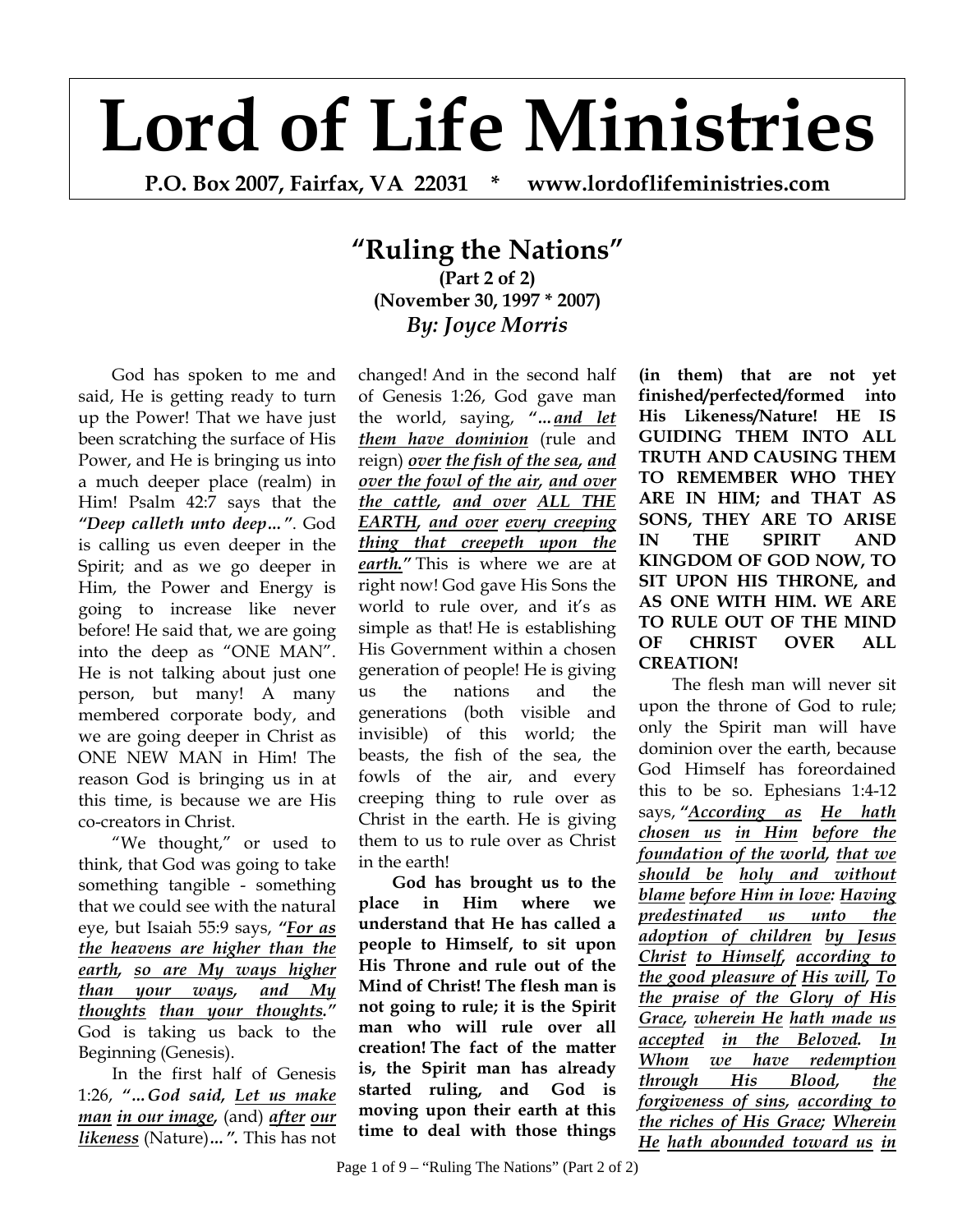*all wisdom and prudence; Having made known unto us the Mystery of His Will, according to His good pleasure which He hath purposed in Himself: That in the dispensation of the fulness of times He might gather together in One all things in Christ, both which are in heaven, and which are on earth; even in Him: In Whom also we have obtained an inheritance, being predestinated according to the purpose of Him Who worketh all things after the counsel of His Own Will: That we should be to the praise of His Glory, who first trusted in Christ."* The Spirit man has already started ruling.

Genesis 1:1-2 says, *"In the beginning God created the heaven and the earth. And the earth was without form, and void…".* In the beginning there was no substance, because nothing existed outside of the Spirit of God Himself. Because nothing existed outside of God, all He had to create with was the Word and the Spirit, and everything that God created first started as a thought within Himself (the mind of Christ). When God spoke each thought into being, it then went forth as Word and Spirit to "become" and "take on the form" (image) and "purpose" (likeness/nature) that God intended it to be and have. In Isaiah 55:11 God said, *"So shall My WORD BE* (become) *that goeth forth out of My mouth: IT*  (the Word and Spirit) *shall not return unto Me void, but IT shall accomplish that which I please, and IT shall prosper in the thing whereto I sent it."* In 1Corinthians 15:38 also says that, *"…God giveth it* (all things) *a body as it hath pleased Him…"* And in Romans 11:36 in the

Amplified Bible it says, *"For from Him and through Him and to Him are all things. [For all things originate with Him and come from Him; all things live through Him, and all things center in and tend to consummate and to end in Him.] To Him be Glory forever! Amen (so be it)."* In other words, ALL THINGS came from God; ALL THINGS are going through God and the process He intended for them to go through to bring about His purpose; and ALL THINGS are returning to God through Christ!

Everything that God thought came into being, and this is exactly what He is doing today! The only difference being, today He is doing it through His Kings and Priests! He is doing it through a people who have finally allowed Him to rule the "nations" in them! The "nations" are our thoughts (those thoughts that are contrary to the Word and Spirit of God). They are imaginations, concepts, teachings, ideas, opinions, and lies that we have fed upon and allowed to become part of us. We cannot rule the world until we allow God to rule the nations that are in us. When we do allow God to rule the nations in us, He will then use us to rule over all the disobedient ones that are in the world. Do you understand what we are saying here? He will use you to bring correction and restoration in their lives. Lord, have Mercy!

We have nations in us, and God knew that Israel had nations too. You can take note of the problems with those nations in the books of Deuteronomy and Joshua. You may ask, "Well how does that apply to us today?"

These nations were representative of thoughts in the mind, and it says in Joshua 3:5 that, *"…Joshua said unto the people, Sanctify yourselves: for to morrow the LORD will do wonders among you."*

I was also reading in Habakkuk and got really excited. Habakkuk 1:1-5 says, *"The burden which Habakkuk the prophet did see. O LORD, how long shall I cry, and Thou wilt not hear! even cry out unto thee of violence, and Thou wilt not save! Why dost Thou shew me iniquity, and cause me to behold grievance? for spoiling and violence are before me: and there are that raise up strife and contention. Therefore the law is slacked, and judgment doth never go forth: for the wicked doth compass about the righteous; therefore wrong judgment proceedeth. Behold ye among the heathen, and regard, and wonder marvellously: for I will work a work in your days, which ye will not believe, though it be told you."* Day after day Habakkuk looked around him, and all he could see was violence, corruption, sin, and the wicked of the world around him. So he cried out to God saying, "Lord, how long do I have to cry out to you before you will hear me? Where are your judgments? When are you going to do something about all this?" God then answered Habakkuk, and told him, "I will do a work in your days Habakkuk, and even though I am going to tell you exactly what I'm about to do, you will not believe me."

This is exactly what God is doing today. There are some people today who are just like Habakkuk. All they can see is the violence, corruption, sin, and the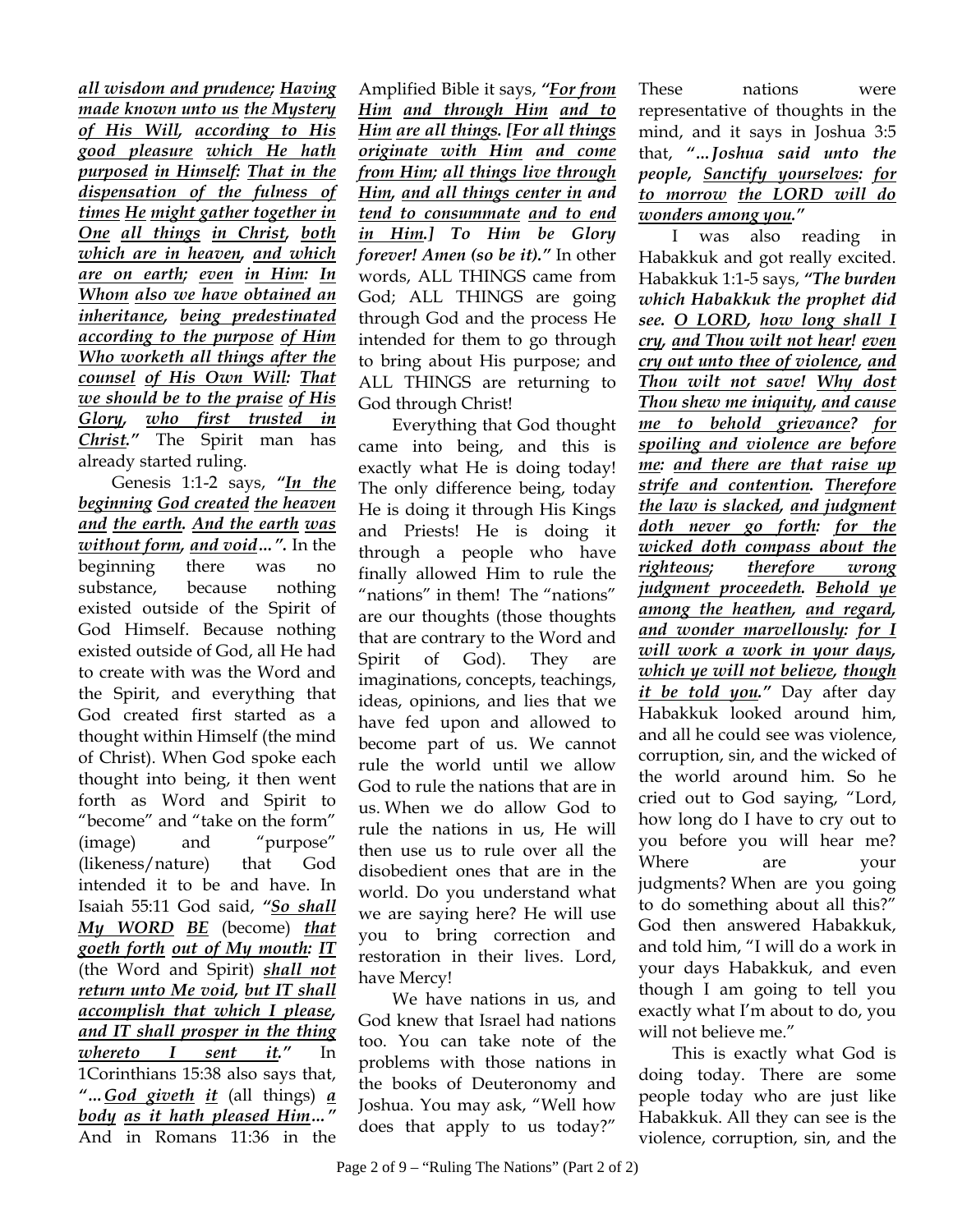wicked around them. But whether or not they can see it, or believe it; **GOD IS DOING A WONDROUS THING IN THE EARTH TODAY!** We have been given both the understanding and a taste of it here! He is performing the wonders through us, for His Glory! God is doing it, and I want to tell you, **HE CAN CHANGE ANYTHING! HE CAN DO ANYTHING, and we are seeing the results! It is happening in degrees, but He is bringing changes by doing wonders in the earth!**

Well, how is He doing this? He is working through a people, and is creating through us! God doesn't stop creating. He loves to create. He creates problems and storms; and He also creates beautiful situations! After He had finished creating in Genesis chapter 1, it says in verse 31, *"And God saw every thing that He had made, and, behold, it was very good."* Then in Genesis 2:1-3 it says, *"Thus the heavens and the earth were finished, and all the host of them. And on the seventh day God ended his work which He had made; and He rested on the seventh day from all His work which He had made. And God blessed the seventh day, and sanctified it: because that in it He had rested from all His work which God created and made."* God looked at what He created and said, *"It was very good."* But as we shared with you in part 1, God was not just looking at what He created, He was looking upon the end result of all that He had created and made (and set in motion). He was "*Declaring the end* (result/the finished product) *from the beginning, and from ancient times the things that are not yet done*, *saying, My counsel* 

*shall stand, and I will do all My pleasure:"* (Isaiah 46:10). Upon seeing the end result of all that He had created, made, and set in motion, God declared that, *"…it is very good."* 

It has always been in His plan to create you in His image and after (form you into) His likeness/Nature. Why? Because, God really likes Himself! To do this, God must, and is driving out the nations from within us. When He is finished dealing with that darkness, His Power and Anointing will come forth without limitation! Glory to God!

God is creating through Zion today. He is making decrees out of Zion, and these decrees are His thoughts going out to the earth. The Lord has spoken here, and we have seen the manifestation of what He has spoken and decreed to us and through us come to pass. We have seen the results of the work He has done through us in the Spirit. God is doing the work in the Spirit - now!

I want to give you an example. When God did a work in Russia years ago to deal with communism, He first had to deal with the thoughts of the leaders and people there. The thoughts of the people there was what was holding up and giving strength to it. Remember the Hittites Amorites, Perizzites, Jebusites, and all of the other "…ites" that Israel had to deal with. Well God told Israel in Deuteronomy 20:17, *"…thou shalt utterly destroy them; namely, the Hittites, and the Amorites, the Canaanites, and the Perizzites, the Hivites, and the Jebusites; as the LORD thy God hath commanded thee".* Why? Because they were not only occupying the land that was

promised to Israel in the natural, but also because they occupied the land in the invisible realm and were feeding negative thoughts to all that were around them (Israel).

Like the many "…ites" in the land, in the case of Russia and communism "Karl Marx, Lenin, Stalin, and others" who had brought in communism, were still ruling in the invisible realm by feeding negative thoughts into the people's minds. In Ephesians 6:12 it says, *"For we wrestle not against flesh and blood, but against principalities, against powers, against the rulers of the darkness of this world, against spiritual wickedness in high places."* Those people that had ruled Russia in the past were still ruling it in the invisible realm.

Saints had been praying for years that communism would fall, but God showed us that communism couldn't come down, because the thoughts of those rulers in the invisible realm were still affecting people's minds in the natural. For years they ruled by putting thoughts in peoples' minds. Now God is saying, "I am going to create through My sons, but sometimes when I create I first have to dethrone and tear down those things that are not like Me."

In Jeremiah 1:10 God said, *"See, I have this day set thee over the nations and over the kingdoms, to root out, and to pull down, and to destroy, and to throw down, to build, and to plant."* In other words, "I want to bring change and create through you. Go into these kingdoms, for it is My desire that together We will rule and reign over them as One. However, in order for this to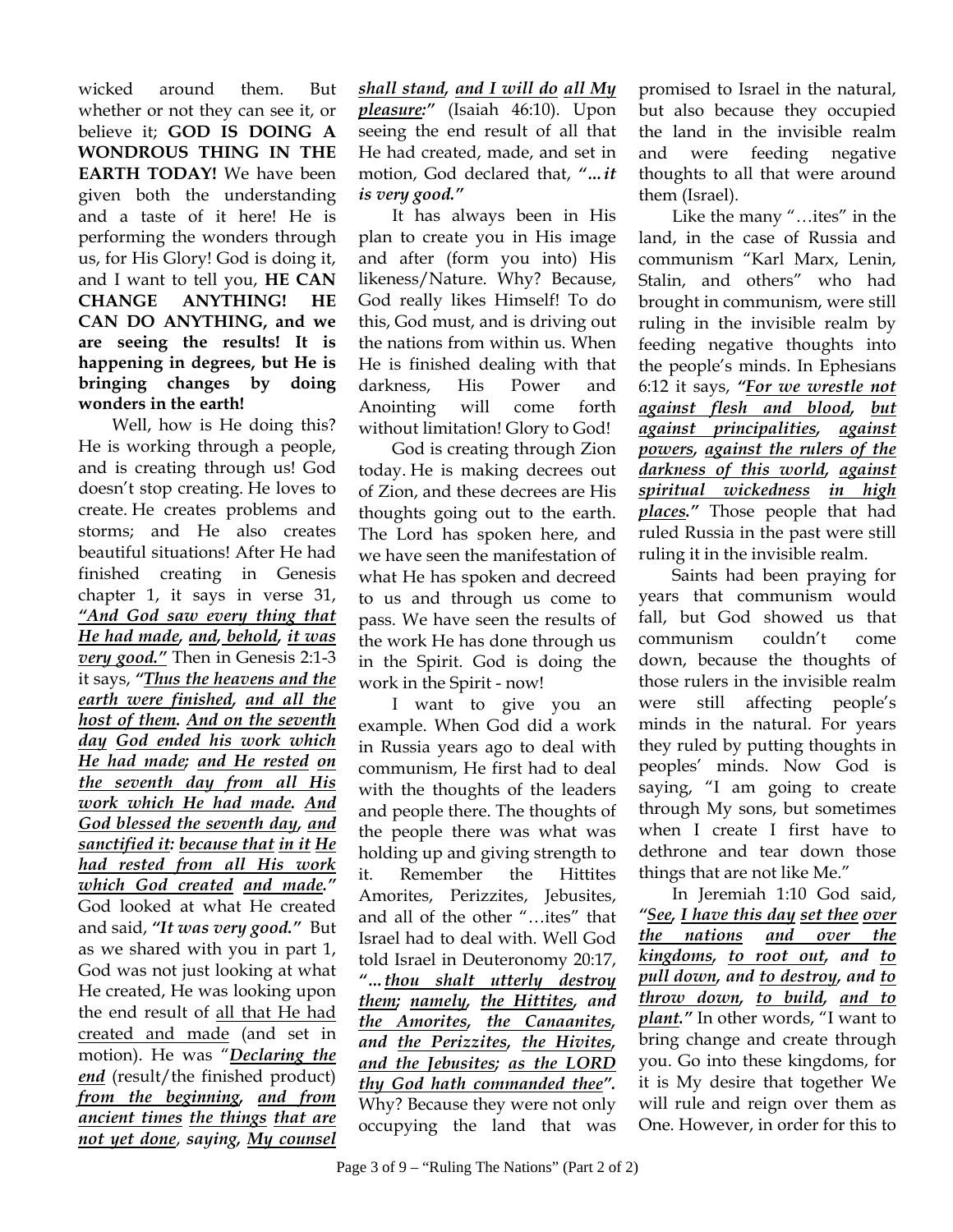come to pass, we must first root out, tear down, and build up what is in the land (the mind)."

To deal with what was in Russia, God took His sons from here and other places around the world, into the realm of the Spirit; and in the realm of the Spirit, God took us to Russia *"to root out, and to pull down, and to destroy, and to throw down, to build, and to plant…*.*"* In other words, to bring change! He then showed us communism and said, "You will see communism come down within the next two months." He also said that, "When this comes to pass, it will happen within three days." It took place exactly as God said it would!

Because they had lived under the control of communism, fear, and a certain way of thinking for so long, now the Russian people don't know what to do! Even though the kingdom or nation (communism) was brought down in Russia, and the Soviet Union collapsed, because generations of people there had been ruled and controlled by man all their lives, they never knew what it was to be free. Now that they have choices and freedoms set before them that are very foreign to them in nature, they are beside themselves and confused. What they need now is the Message of the Kingdom of God! They need their minds renewed and changed; but this can only take place in and through Christ!

Many times over the years, God has done things just like He did in Russia. He has done wonders and mighty works in the Spirit, and then let us see the end result of what He had done. We don't always see the results of

what He has done right away. Sometimes it takes months or even years to manifest in the natural; but that does not mean that it is not going to happen. It will happen in God's perfect timing, and not when, or even how we think it should come to pass. God is not in (or limited to) time like we are. We don't have to keep looking for the substance of things hoped for, and the evidence of things not yet seen. We are to live by faith and not by sight! However, when it does take place or manifest, God will often remind us of what we saw take place in the Spirit, weeks, months, or even years before.

In Joshua 3:7 it says, *"And the LORD said unto Joshua, This day will I begin to magnify thee in the sight of all Israel, that they may know that, as I was with Moses, so I will be with thee."* Joshua's name even means: "Jehovah the Savior; a Deliverer". So basically what God is saying here is that, He is going to get the Glory and no one else! He was saying that it would be Christ who would save the people through Joshua!

In Joshua 3:9 it says*, "And Joshua said unto the children of Israel, Come hither, and hear the Words of the LORD your God. And Joshua said, Hereby ye shall know that the Living God is among you, and that He will without fail drive out from before you the Canaanites, and the Hittites, and the Hivites, and the Perizzites, and the Girgashites, and the Amorites, and the Jebusites."* If you study the meaning of each of those nations' names, you will find that all of them represent thoughts that dwell in people's minds (God's peoples' minds). Little by little,

God has been driving out these nations (negative thoughts) from within our minds; and once He has set us free from them, He then uses us to deliver others by driving out these same kinds of thoughts/nations from within their minds/land. This is what God is doing in and through His Sons today! Praise God!

Look at what God says in Isaiah 11:1-5: *"…there shall come forth a Rod out of the stem of Jesse, and a Branch shall grow out of His roots: And the Spirit of the LORD shall rest upon Him, the Spirit of Wisdom and Understanding, the Spirit of Counsel and Might, the Spirit of Knowledge and of the Fear of the LORD; And shall make Him of quick understanding in the fear of the LORD: and He shall not judge after the sight of His eyes, neither reprove after the hearing of His ears: But with Righteousness shall He judge the poor, and reprove with equity for the meek of the earth: and He shall smite the earth with the rod of His mouth, and with the breath of His lips shall He slay the wicked. And Righteousness shall be the girdle of His loins, 31and Faithfulness the girdle of His reins."* It goes on to say in verse 10 that, *"And in that day there shall be a Root of Jesse, which shall stand for an ensign of the people; to IT shall the Gentiles seek: and His Rest shall be Glorious."* Here, God is describing that One New Man that He is forming and putting His final touches on in this hour. It is a many-membered corporate body that is coming forth in His Image, and after His Likeness/Nature. This is the Man that God was looking at when He said, *"…IT was very good."* God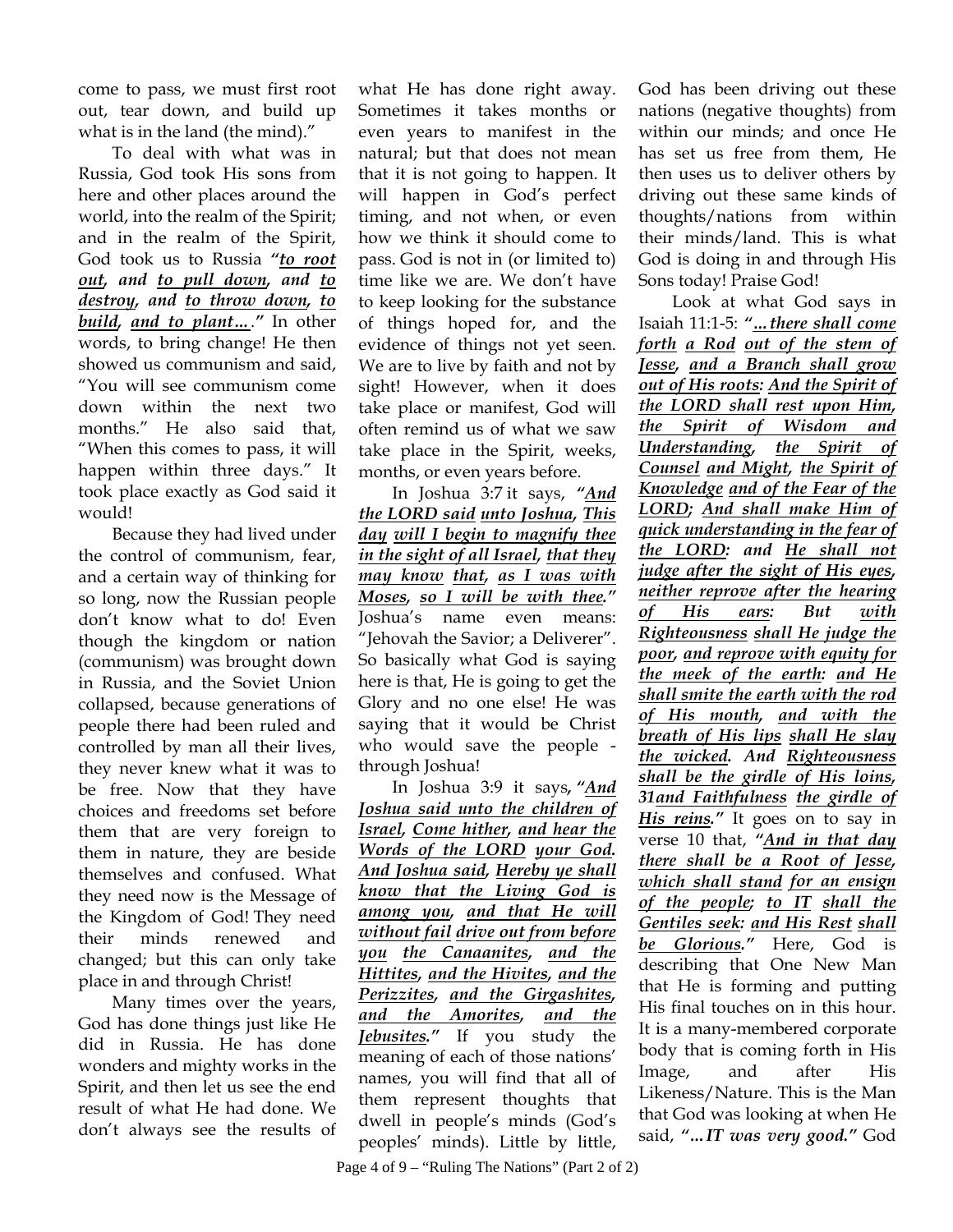is also saying in Isaiah 1:10 that IT/we (that One New Man) shall stand and be an ensign (a sign and example) for other people/ nations to follow. They are seeing the Light of Christ in us now, but they will see it to an even greater degree when the Lord is finished His work in us. But why are the people and nations coming, and what are they seeking? They are trying to find the Peace and Rest of God for their souls. It says that *"…His Rest shall be Glorious."*

The more God drives out the thoughts (nations, imaginations, and illusions) from within our mind, the more we will walk in His Peace and Rest! And the more we walk in His Peace and Rest, the more the nations and people of this world will see His Light in you, and be drawn to come and get that same Peace and Rest for themselves. As they come, you will drive out their nations.

The Lord brings many people here to be ministered to and set free. Many come from afar, even in the natural. They come here so that their thoughts/nations will be driven out and set them free to worship God in Spirit and in Truth. They come to be set free so that they can have a union with the Father, multiply, and come forth in the manifestation of Christ! God brings people here in both the natural and supernatural realms; the visible and invisible, for us to drive out the "Ite brothers" from within them. As we have said before, the "..ites" or "Ite brothers" (as some have come to call them), represent any thought that exalts itself against the knowledge of God.

God spoke through Joshua in the Old Testament to try to get Israel to drive out the nations from within the land He had given them (in the natural). Today the Father is using and forming us by His Word and Spirit to be as Christ in the earth, and through Him drive out the nations from within man (the land) himself; and in the Image and Likeness of Christ *"Be Fruitful, and multiply, and replenish* (finish, complete, and fill with His Fullness) *the earth, and subdue it* (bring all things under subjection to Christ)*: and have dominion* (rule and reign) *over the fish of the sea, and* (rule and reign) *over the fowl of the air, and* (rule and reign) *over every living thing that moveth upon the earth."* (Genesis 1:28). The Lord said, "Joyce, I am raising you above all the nations."

The more we allow God to drive out the nations from within us, the more we are ascending in the mind of Christ. Because of this we are being raised above all nations; and when you finally come to the place where God has caused you to ascend above all nations, imaginations and illusions in your mind - that is when the blessings of the Lord will begin to overtake you and swallow you up in Him. In that place you will experience nothing but the Life and Rest of God!

God also says in Revelations 2:26 that, *"…he that overcometh, and keepeth My works unto the end, to him will I give power over the nations."* This same verse in the Amplified Bible, as well verse 27 says, *"And he who overcomes (is victorious) and who obeys My commands to the [very] end*

*[doing the works that please Me], I will give him authority and power over the nations; And he shall rule them with a sceptre (rod) of iron, as when earthen pots are broken in pieces, and [his power over them shall be] like that which I Myself have received from My Father."* This is what we are doing here and now! We are going back to Genesis! We are ruling the nations, because our inheritance is the nations. God is talking about two nations here.

There could not be a New York City or Washington, D. C., if the thought and image to create them had not first taken form in the mind. There first had to be a thought in the mind; then it took on an image; and then finally out of that thought and image, man created a city. Let us define nations. The Canaanites, Hittites, Amorites, etc., all represent negative thoughts and attitudes in the mind, i.e., fear, doubt, unbelief, control, pride, and the self-will. They represent the world, the lust of the flesh, and the pride of life. The so called "Ite" brothers are valley dwellers who want nothing more than to live in the carnal mind, in deceit, discouragement, and depression. That is where they want to stay, and that is also where they want to take you in your mind to usurp control over your life. They want to control your life by influencing your thoughts and imprisoning you in the hell of your mind!

However, when you begin to let God deal with those nations and imaginations in your mind, and allow Him to transform your mind by the Word and the Spirit then, and only then can God trust you with the responsibility, and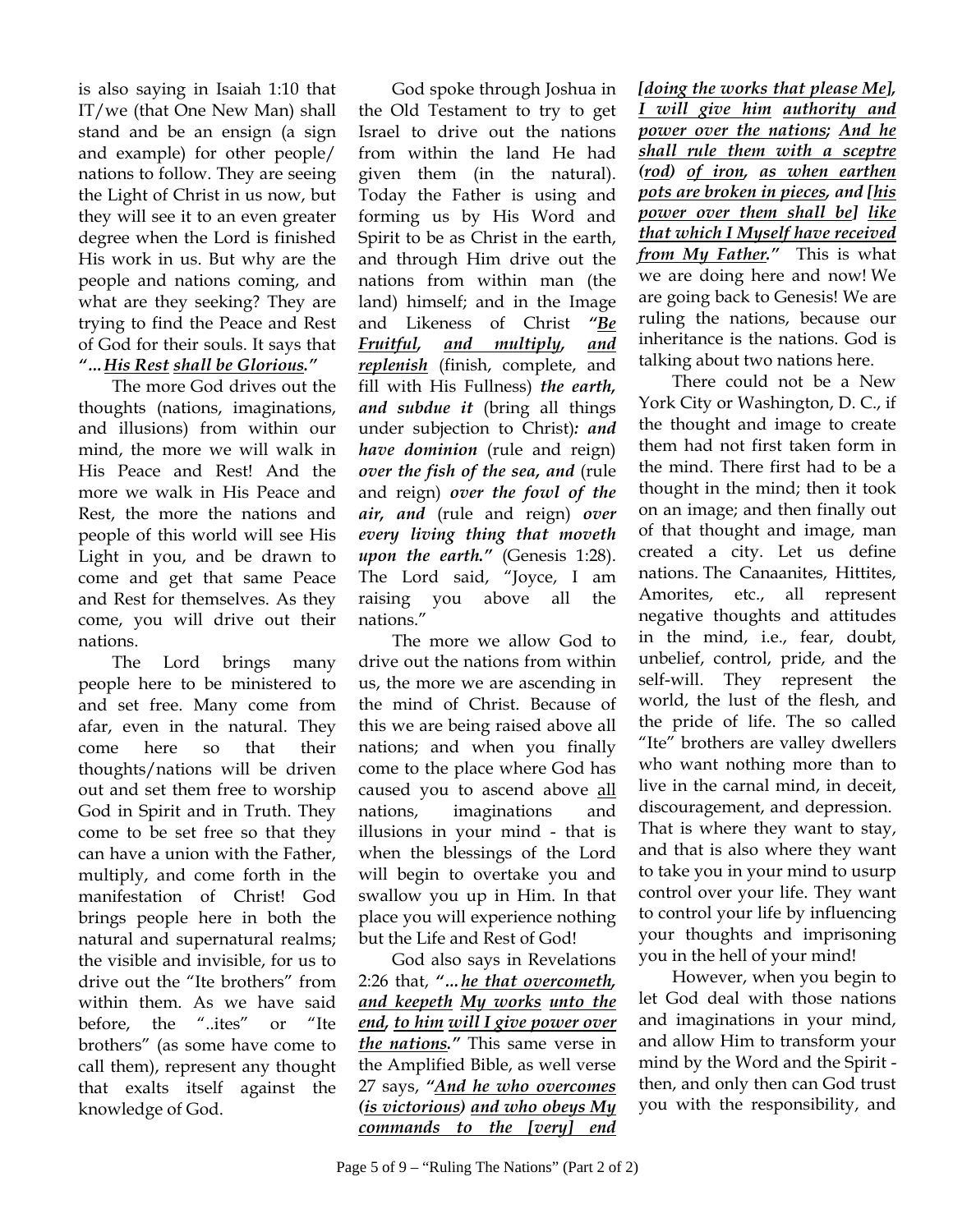use you to judge other peoples' thoughts.

God will bring an individual to you that needs to be set free, and He will have you sit down with them and get in the Spirit. The Christ in you will go into their mind and begin to tear down the images that they have worshiped all of their life. Those images might even be fear, hate, or jealousy. As God deals with those areas in them, the weights that have held you down will also fall off so that you can start ascending in the Spirit even more. The more you go within to allow Him to deal with what is in you and others, the deeper and deeper you will go in the Spirit. That is when the energy and the power will increase as never before. God wants to bring us ALL in unity to this place in Him, as ONE NEW MAN.

One Friday night meeting in November of 1997, the Lord spoke and said to us, "You think that you have tasted My Peace; but you have not yet begun to taste that which I am getting ready to bring you into!"

You see, God is tearing down and rooting out in His deliverers first, so that you can in turn deliver others. Allow Christ to tear down those nations of negative thoughts that are still in you, because once He is finished, your mind will never dwell on them again. You will have a New Life and be more conscious of God every day! You will be much more aware of His Presence within you and around you; and if any troubling thoughts come your way, you will immediately release them to the Father to consume. Why? Because you don't want any thing, anybody,

or any thought to interfere with the union you have with Him!

Some of God's people are not able to worship Him in Spirit and in Truth, because they are totally bent over, just like that woman in Luke 13:11-13. It says, *"And, behold, there was a woman which had a spirit of infirmity eighteen years, and was bowed together, and could in no wise lift up herself. And when Jesus saw her, He called her to Him, and said unto her, Woman, thou art loosed from thine infirmity. And He laid His hands on her: and immediately she was made straight, and glorified God."* In other words, Satan had kept this woman bound for 18 years; and the number "18" means "bondage". She was all bowed over almost to the ground, which meant that all she could worship was the earth. All she could see was the earth and the negativity of the lower realm (carnal mind), and no matter how hard she tried, she could not arise and worship the One True God. No matter how hard she tried, she could not break free from those things/thoughts that kept her bound in her mind.

Just like that woman, the carnal mind has also kept God's people bowed over spiritually. They remain bound and focused on the nations and negative imaginations of this world, rather than on the Word and Spirit of God. Like that woman, they continue to walk in the negative realm of the carnal mind and five senses. In the carnal mind they walk in a lower state being; and except for the knowledge that they possess, and having received Jesus into their hearts as their savior - until they truly know

Him as Lord, for the most part they continue to live just as the living creature and beasts of the earth in Genesis 1:24-25. Before God proclaimed His plan for man in verse 26 and separated Adam unto Himself, the rest of mankind was in fact the "living creature" spoken of in verse 24. Man himself in that carnal state of being was, and is today not much better (and sometimes even worse) than the beasts of the earth. This is the reason why it says in Romans 8:19-21 that, *"For the earnest expectation of the CREATURE waiteth for the manifestation of the Sons of God. For the CREATURE was made subject to vanity, not willingly, but by reason of Him Who hath subjected the same in Hope, Because the CREATURE ITSELF also shall be delivered from the bondage of corruption into the Glorious Liberty of the children of God."*

The "creature" (man in his lower state/in the carnal mind) is waiting along with (and in many ways as one with) creation for the full manifestation of God Himself to come forth in, and through His Sons/the Overcomers spoken of in Revelations. Both visible and invisible they are allowing God to deal with EVERYTHING in them that is not like Christ, so that His Glory will cover the whole earth. When God is finished the process of forming and transforming His Sons into the perfection that HE IS, He will use them/us to set both the creature (the rest of mankind) and all the rest of creation free as well!

There is negative all around us. The world is full of it. The world is full of nations and imaginations that must be judged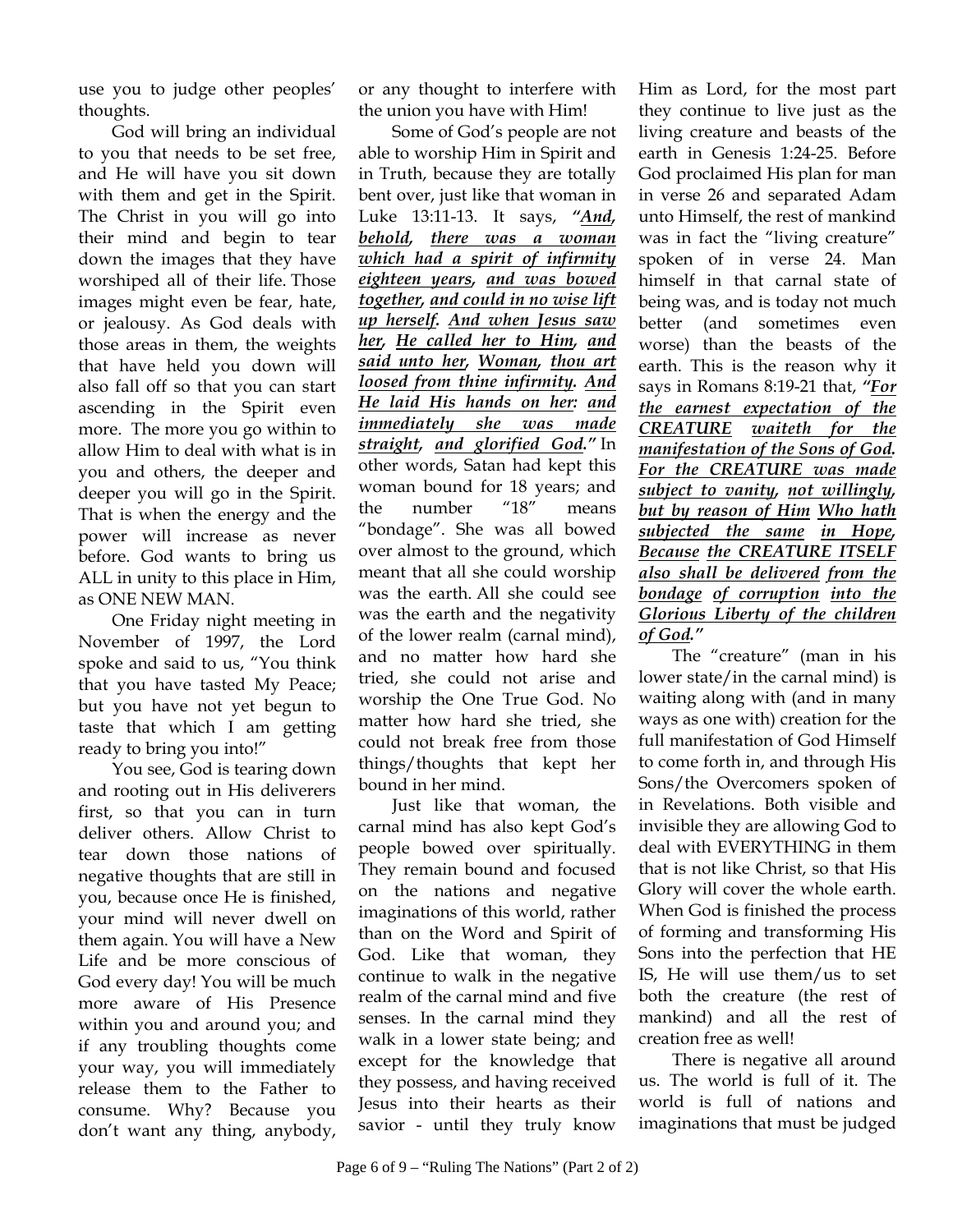and dealt with. Jesus said that there will be wars and roomers of wars. The wars are in the mind. Nations (thoughts) battling against other nations (thoughts). There are wars in the natural as well. There are even wars within families today; and all because of the imaginations in peoples' minds! There are times when you imagine that a person thought, or said something about you. When you entertain and feed upon those thoughts, they create division between you. There are wars going on all of the time (in one form or another), but God is driving out the nations by His Word and Spirit!

Your inheritance is God Himself! You are also going to inherit the nations. You may ask, "Well, what do you mean, Sister Joyce?" I'll give you an example. A ruler in Haiti was ruling his people, but the Lord showed us that this same rule had many rulers in his mind. He was ruling his people in fear. Things got so bad that the United States had to send in ships to this little country, and President Clinton (at that time), said that if this ruler would not step down, the United States was prepared to go to war against him. In the natural, this was the only way that they could see to bring him down and stop the atrocities he was committing against his people. Then God had us get in the Spirit (go within where HE IS *("…for, behold, the Kingdom of God is within you."* (Luke 17:21), to commune with HIM, and become ONE WITH THE SPIRIT and MIND OF CHRIST WITHIN US); and by His Spirit, He sent His thoughts through us to Haiti. God's

thoughts went into the ruler's mind that had been controlling the people in fear, and God judged him. Fear suddenly overtook the Haitian ruler and we saw him come down in the Spirit. He immediately relinquished his position in the natural and surrendered. We then heard the Lord say, "I did not send the USA there to go to war, but to bring peace. Blessed are the Peacemakers."

This is the reason why the Lord desires, and is causing His Sons to rule the nations. *"Blessed are the PEACEMAKERS: for they shall be called the children of God."* (Matthew 5:9). He wants us to BE PEACEMAKERS, and for us to bring Peace to the nations so that ALL His people can Worship Him in Spirit and in Truth! Then they will be able to enjoy His Peace and His Love.

That Haitian ruler had nations, imaginations, and an image in his mind, and because of them he knew that he could control the people there by fear. But in God's timing, He both judged and took rulership (authority) over those nations in the Haitian ruler, and in doing so set the people free! But who did God rule them (the nations) through? His Sons! Why? Because, *"…the earth is the Lord's, and the fullness thereof."* (1Corinthians 10:26), and this is the way He has chosen to do it!

It says in Ephesians 1:3-12, *"Blessed be the God and Father of our Lord Jesus Christ, Who hath*  (past tense) *Blessed us with ALL Spiritual Blessings IN Heavenly Places in Christ: According as He hath* (past tense) *CHOSEN US IN HIM BEFORE THE FOUNDATION OF THE* 

*WORLD, that we should BE Holy and without blame before Him in Love: HAVING PREDESTINED US unto the adoption of children BY JESUS CHRIST HIMSELF, according to the good pleasure of HIS WILL, To the Praise of the Glory of HIS GRACE, wherein HE HATH MADE US ACCEPTED IN THE BELOVED. In whom we have redemption through His Blood, the forgiveness of sins, according to the riches of His Grace; Wherein He hath abounded toward us in all wisdom and prudence; HAVING MADE KNOWN TO US* (past tense) *THE MYSTERY OF HIS WILL, ACCORDING TO HIS GOOD PLEASURE WHICH HE HATH PURPOSED IN HIMSELF: That in the dispensation of the fulness of times* (NOW) *HE MIGHT GATHER TOGETHER IN ONE ALL THINGS IN CHRIST, both which are in heaven, and which are on earth; even IN HIM: IN WHOM also WE HAVE OBTAINED AN INHERITANCE, BEING PREDESTINATED ACCORDING TO THE PUPOSE OF HIM WHO WORKETH ALL THINGS AFTER THE COUNSEL OF HIS OWN WILL: That WE SHOULD BE TO THE PRAISE OF HIS GLORY, who FIRST TRUSTED IN CHRIST."* 

When are His sons going to take their position (the position that God gave us, and chose us for "IN HIM" before the foundation of the world)? God is waiting! All creation (both visible and invisible) are waiting! The Overcomers and Cloud of Witnesses in the invisible realm are waiting! Because, *"God having provided some better thing for us, that they without us*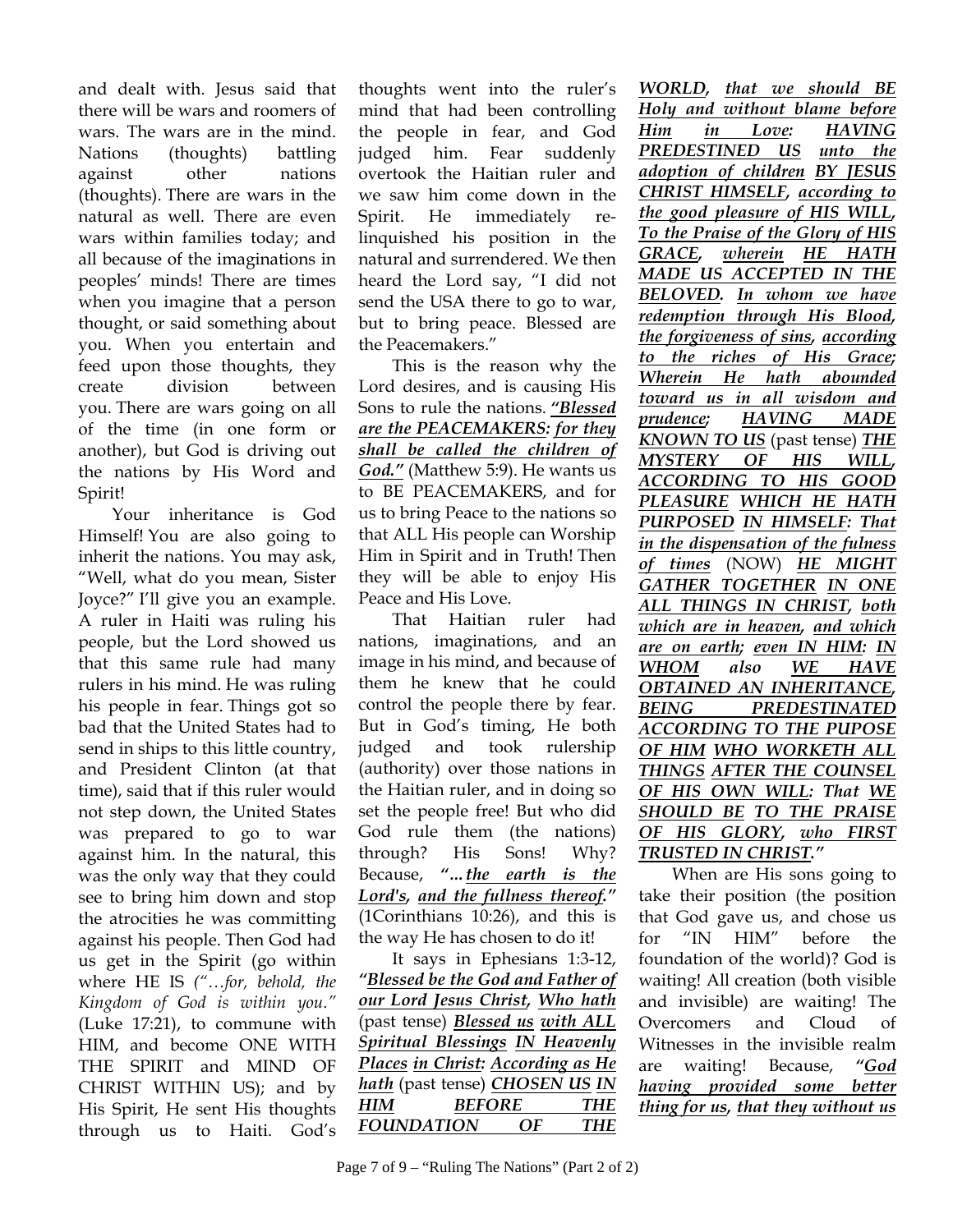## *should not be made perfect."* (Hebrews 11:40).

Some people who have gone to the other side are earthbound and looking for peace. They must come to God if they are to find that peace, because there is no where else they can get it. Some may ask, "Well, where is God?" He is in you! Those people who are earthbound come to us when we are in the Spirit, because they see the Light of God in us. They want the "Ite" brothers and all the darkness in them to be driven out of their minds. When we are in the Spirit, the energy of Christ flows from within us, and goes right into their minds to drive out every thought that has exalted itself against God. God is driving them out! The Light of God is shining in their earth. He is waking them up with the Truth, and the Truth is setting them free. The Truth is causing the walls in their mind to come down, and once He does this, they are free to bow down and worship Him in Spirit and in Truth!

I get really excited because this truly is Good News! I realize that God has got to do a work in each one of us (and He is doing it). I also know that we don't have as many "Ite" brothers as we used to have, and that God will finish the work He has begun in us to deal with what is left. We are doing so much better than we used to; but **the time is coming when you will not go out of the Spirit anymore!**

The only thing that brings you out of the Spirit is a thought/a lie and an image in the mind that has no truth in it.

If this has been a little heavy for some of you, just retain what

you do understand. The carnal mind does not understand the things of God. 1Corinthians 2:14 says, *"But the natural man receiveth not the things of the Spirit of God: for they are foolishness unto him: neither can he know them, because they are Spiritually discerned."* 

Most people in the world don't know that God is setting up His government in the earth. He is bringing His Sons together as One New Man. We have not even begun to see what God is getting ready to do.

One night God wanted to take us much deeper in Him; but because of the things that still remained in us, some were not able to go deeper. Even so, God showed us that He is getting ready to bring us into a Peace that will stay with us, and we will never come out of it again. We saw in the Spirit that negative was all around us. We saw people in chaos, but nothing could disturb the Peace that He is about to bring us into. We saw that the soul will be totally swallowed up in Him. We saw our soul beheaded and become the total mind of Christ. We saw the mind finally and totally transformed. God is putting on the finishing touches, and when He is finished there will be an even greater Peace.

In John 5:19-20 (Amplified Bible) Jesus said, *"…the Son is able to do nothing of Himself (of His own accord); but He is able to do only what He sees the Father doing, for whatever the Father does is what the Son does in the same way [in His turn]. The Father dearly loves the Son and discloses to (shows) Him everything that He Himself does. And He will disclose to Him (let* 

*Him see) greater things yet than these, so that you may marvel and be full of wonder and astonishment."* Then in John 14:12-14 (Amplified Bible) Jesus went on to say that, *"I assure you, most solemnly I tell you, if anyone steadfastly believes in Me, he will himself be able to do the things that I do; and he will do even greater things than these, because I go to the Father. And I will do [I Myself will grant] whatever you ask in My Name* (Nature) *[as presenting all that I AM], so that the Father may be glorified and extolled in (through) the Son. [Yes] I will grant [I Myself will do for you] whatever you shall ask in My Name* (Nature) *[as presenting all that I AM]."* Jesus was not talking about us doing the same kind of works that He did when He walked the earth, because the man Jesus was limited as only one individual (Son) in the earth.

However, in going back to the Father Jesus became Spirit again and could go into many individuals! By placing His seed (the Word and the Spirit) within many Sons, He multiplied Himself and was no longer limited. In and through many Sons, Christ could be seen in all the earth! In Jesus going back to the Father, the Glory of God could now cover the whole earth without limitation, because He was the Firstborn among many Brethren/Sons made in the Image and Likeness of God!

This is what God is doing now. Just like with Jesus, He is taking us back to Spirit. He is causing us to multiply and to operate in an unlimited realm, and we are allowing Him to do His works through us for His Glory. God is also bringing us to